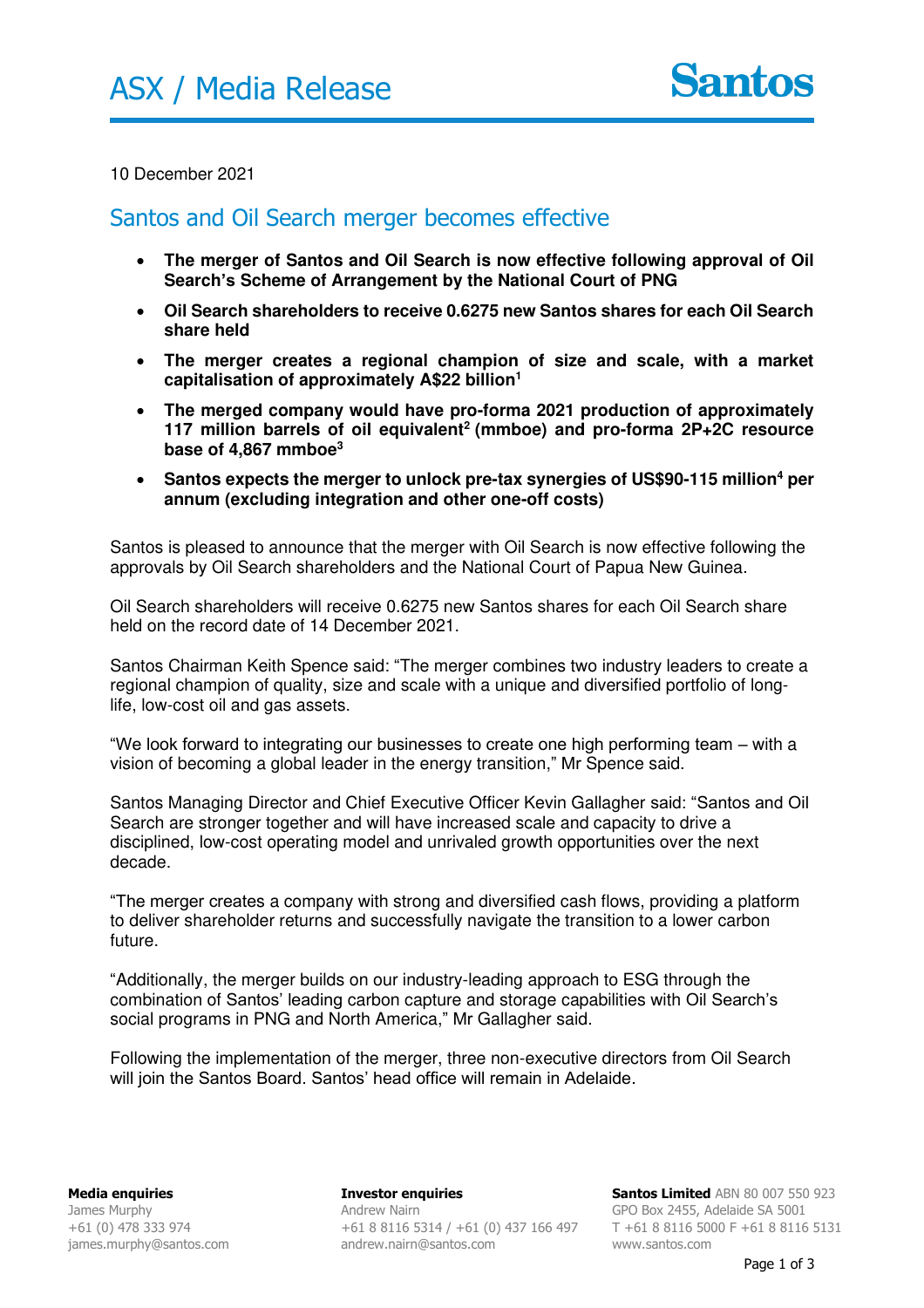

The remaining dates for implementation of the Scheme of Arrangement and other key dates are set out below\*:

| <b>Event</b>                                                                                      | <b>Estimated date*</b> |
|---------------------------------------------------------------------------------------------------|------------------------|
| Last trading day for Oil Search shares on ASX and PNGX                                            | 10 December 2021       |
| New Santos shares commence trading on ASX and PNGX <sup>5</sup><br>on a deferred settlement basis | 13 December 2021       |
| <b>Record Date</b>                                                                                | 14 December 2021       |
| <b>Implementation Date</b>                                                                        | 17 December 2021       |
| Despatch of holding statements for New Santos Shares                                              | 20 December 2021       |
| New Santos shares commence trading on ASX and PNGX <sup>5</sup><br>on normal settlement basis     | 20 December 2021       |

\*All dates are indicative only and subject to change.

Citigroup and JB North & Co are acting as financial advisers and Herbert Smith Freehills and Dentons are acting as legal advisers to Santos.

Ends.

This ASX announcement was approved and authorised for release by Kevin Gallagher, Managing Director and Chief Executive Officer.

## **Notes**

- 1 Based closing price of \$4.14 for Oil Search and \$6.62 for Santos on 9 December 2021.
- <sup>2</sup> Based on the midpoint of each company's 2021 production guidance.
- 3 2P reserves and 2C resources as at 31 December 2020.

<sup>4</sup>Please refer to the Scheme Booklet dated 11 November 2021 in relation to the calculation of the expected pre-tax synergies and the risks in relation to realisation of such synergies. The potential synergy numbers represent current expectations, and are subject to a number of assumptions, including as to future events which involve inherent uncertainties and contingencies. The final synergy value will only be determined following implementation of the Scheme and completion of the merged group's detailed review of its operations.

<sup>5</sup> Subject to the PNGX accepting Santos' listing application.

This release contains forward looking statements that are subject to risk factors associated with the oil and gas industry. It is believed that the expectations reflected in these statements are reasonable, but they may be affected by a range of variables which could cause actual results or trends to differ materially, including but not limited to: price fluctuations, actual demand, currency fluctuations, geotechnical factors, drilling and production results, gas commercialisation, development progress, operating results, engineering estimates, reserve estimates, loss of market, industry competition, environmental risks, physical risks, legislative, fiscal and regulatory developments, economic and financial markets conditions in various countries, approvals and cost estimates.

The estimates of petroleum reserves and contingent resources contained in this release are as at 31 December 2020. Unless otherwise stated, the pro-forma petroleum reserve and resource estimates in this release are expressed as a combination of (by arithmetic summation): a) Santos' petroleum resource estimates sourced from, and quoted as at the balance date (i.e. 31 December) of the Reserves Statement in Santos' most recent Annual Report released to the Australian Securities Exchange (ASX). b) Oil Search resource estimates sourced from, and quoted as at the balance date (i.e. 31 December) of the Reserves Statement in Oil Search's most recent Annual Report released to ASX. Santos is not aware of any new information or data that materially affects the estimates of reserves and contingent resources, and the material assumptions and technical parameters underpinning the estimates continue to apply and have not materially changed.

Santos has conducted due diligence in relation to Oil Search's petroleum estimates but has not independently verified all such information and expressly disclaims any responsibility for it, to the maximum extent permitted by law. No representation or warranty, express or implied, is made as to the fairness, currency, accuracy, adequacy, reliability or completeness of Oil Search's petroleum estimates. Given Santos has not independently validated Oil Search's petroleum estimates, it should not be regarded as reporting, adopting or otherwise endorsing those estimates.

> **Santos Limited** ABN 80 007 550 923 GPO Box 2455, Adelaide SA 5001 T +61 8 8116 5000 F +61 8 8116 5131 www.santos.com